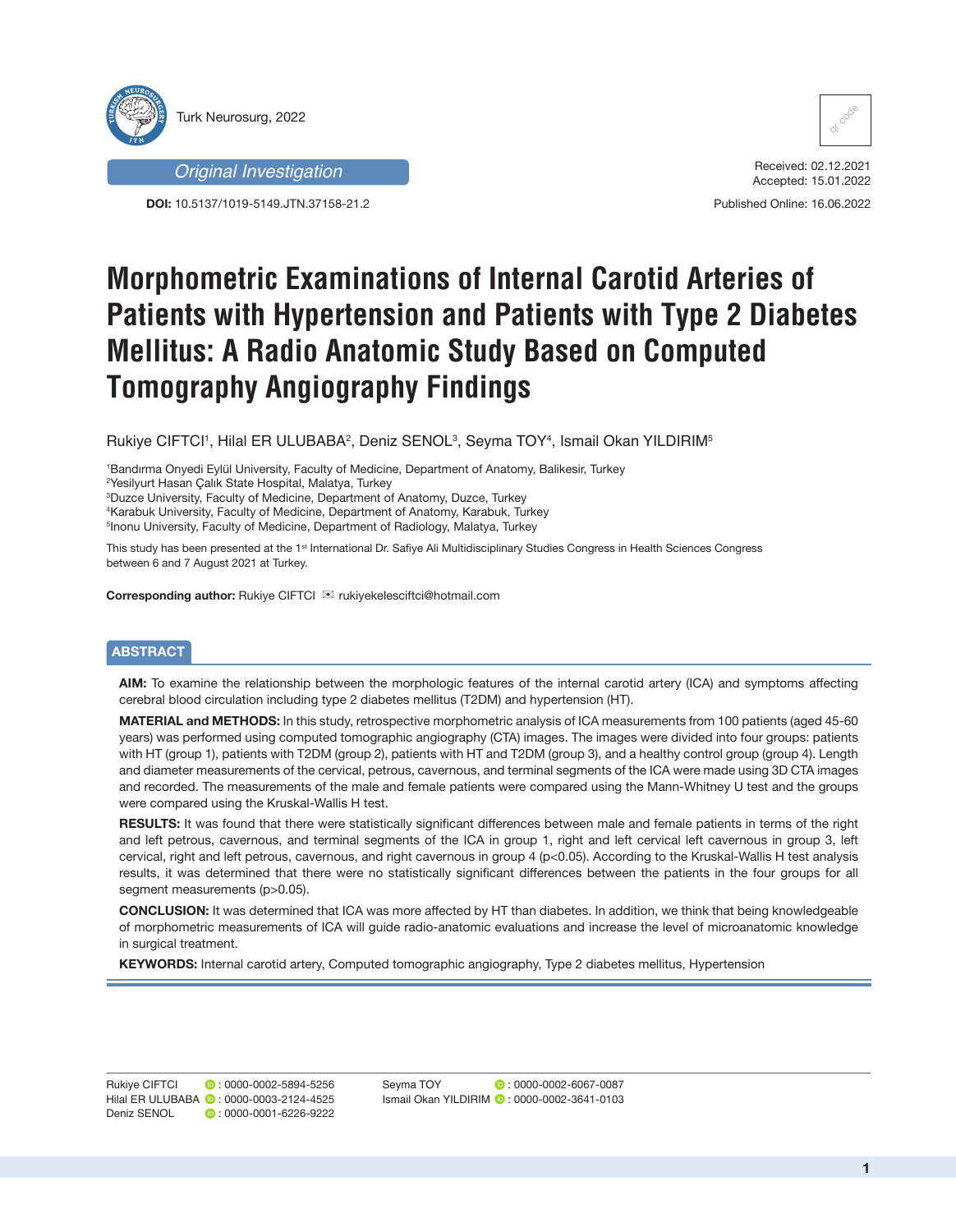## █ **INTRODUCTION**

The internal carotid artery (ICA) supplies most of the ipsilateral cerebral hemisphere, the eye and its accessory structures, the frontal region, and part of the nasal cavity. At its origin, it is located on the outer side of the external carotid artery (2). Occlusion of the ICA causes ischemic stroke in 20% of young adults and is usually seen between the ages of 40-45 years. The rate of arterial pathology is similar in people (5).

In the literature, the ICA has been examined under four segments including cervical, petrous, cavernous, and terminal segments, and it has been reported that atherosclerosis is most frequently seen in the cervical segment (10,13). Morphometric differences of the carotid system have received more attention from researchers because any obstruction that may occur in the carotid system causes cerebral ischemia, which often results in mortality (16). Being knowledgeable about the anatomic formations and their relationship with the surrounding tissues, and considering the possible anomalies of these structures is very important to prevent unpredictable complications (3,5).

The anatomy of ICA is very important for surgeons and radiologists, as well as anatomists. To increase the success of interventions in the cavernous sinus and to treat lesions of the cranial nerves passing through the area, knowledge of the course and variations of the arteries feeding these nerves is also very important (11).

Hypertension (HT), which is a major risk factor for stroke, is defined as arterial blood pressure higher than 140 mmHg systolic or 90 mmHg diastolic pressure. The cerebrovascular changes associated with HT include arterial wall thickening and endothelial damage. These changes trigger or accelerate the formation of atherosclerosis, which will change cerebral blood flow and eventually cause pathologies such as stroke (20).

Type 2 diabetes mellitus (T2DM) is a heterogeneous metabolic disorder characterized as hyperglycemia, which develops due to insufficient insulin secretion. It is a common disease associated with chronic complications including nephropathy, angiopathy, retinopathy, and peripheral neuropathy. T2DM frequently leads to a variety of brain disorders in the long term. Neurochemical, electrophysiologic, structural, and cognitive changes caused by diabetic cerebral disorders have been defined in the literature. The effects of T2DM on the brain are seen as changes in cerebral blood supply and metabolic disturbances. The brain is also affected by recurrent episodes of hypoglycemia and poor metabolic control (7).

Pathologies such as T2DM can lead to changes in the structure of vessel walls that may result in an important clinical picture such as stroke (6). In healthy people, vessel wall tension is low; however, it increases due to reasons such as HT and diabetes (14).

To the best of our knowledge, there is no study measuring and comparing the diameters of different segments of the ICA in male and female patients with HT and T2DM. This study aimed

to compare the morphologic features of the four segments of the ICA in male and female patients with HT and T2DM and a control group on computed tomographic angiography (CTA) images.

## █ **MATERIAL and METHODS**

### **Patient Population**

Morphometric analyses were performed retrospectively on 100 brain CTA images of patients aged 40-65 years who were admitted to Malatya Inonu University Faculty of Medicine, Department of Radiology between 2012 and 2020. Ethical approval for the study was obtained from the Clinical Research Ethics Committee of Malatya Inonu University (2021/1629).

Patients with cerebral aneurysm, acute ischemic stroke, those with a history of embolism, previous endovascular treatment, those with a history of chronic hyperlipidemia, and CT images with artifacts were excluded from the study. Patients with significant proximal ICA stenosis in CTA were excluded from the study because it affected the diameter of the ICA segments.

The individuals included in the study were divided into four groups:

Group 1: Patients who were diagnosed as having HT, aged 40-65 years

Group 2: Patients who were diagnosed as having T2DM, aged 40-65 years

Group 3: Patients who were diagnosed as having both T2DM and HT, aged 40-65 years

Group 4: Patients without T2DM or HT, aged 40-65 years (control group)

#### **Imaging Method**

The CTA images of the patients included in the study were obtained using double-source spiral CTA (Somatom Definition Flash, Siemens Healthcare, Forchheim, Germany), located in the Radiology Department of Inonu University. The device was a 256-slice multislice CT with a dose of 120 kv 35 mA and section thickness of 0.6 mm, and the amount of contrast material was 100 mL.

According to the scanning protocol, the patients were placed on the table in the supine position with the head forward and the arms at the sides; the scanning area was adjusted from vertex to mentum. Using the 'bolus tracking' method, a single section from the 'region of interest' (ROI) pattern to the aorta was placed on the reference image, and the threshold contrast value was set to 100 HU to start scanning. A low-osmolarity non-ionic iodinated contrast material of 80- 100 mL was injected into the median cubital vein using an automatic pump with an injection rate of 4-5 mL/sec, and 40 mL of saline solution was injected after the contrast agent for homogeneous distribution.

The examined segments of the ICA:

Cervical segment (Cer-R, Cer-L): Lumen diameter was measured 1 cm ahead of the proximal ICA (Figure 1A).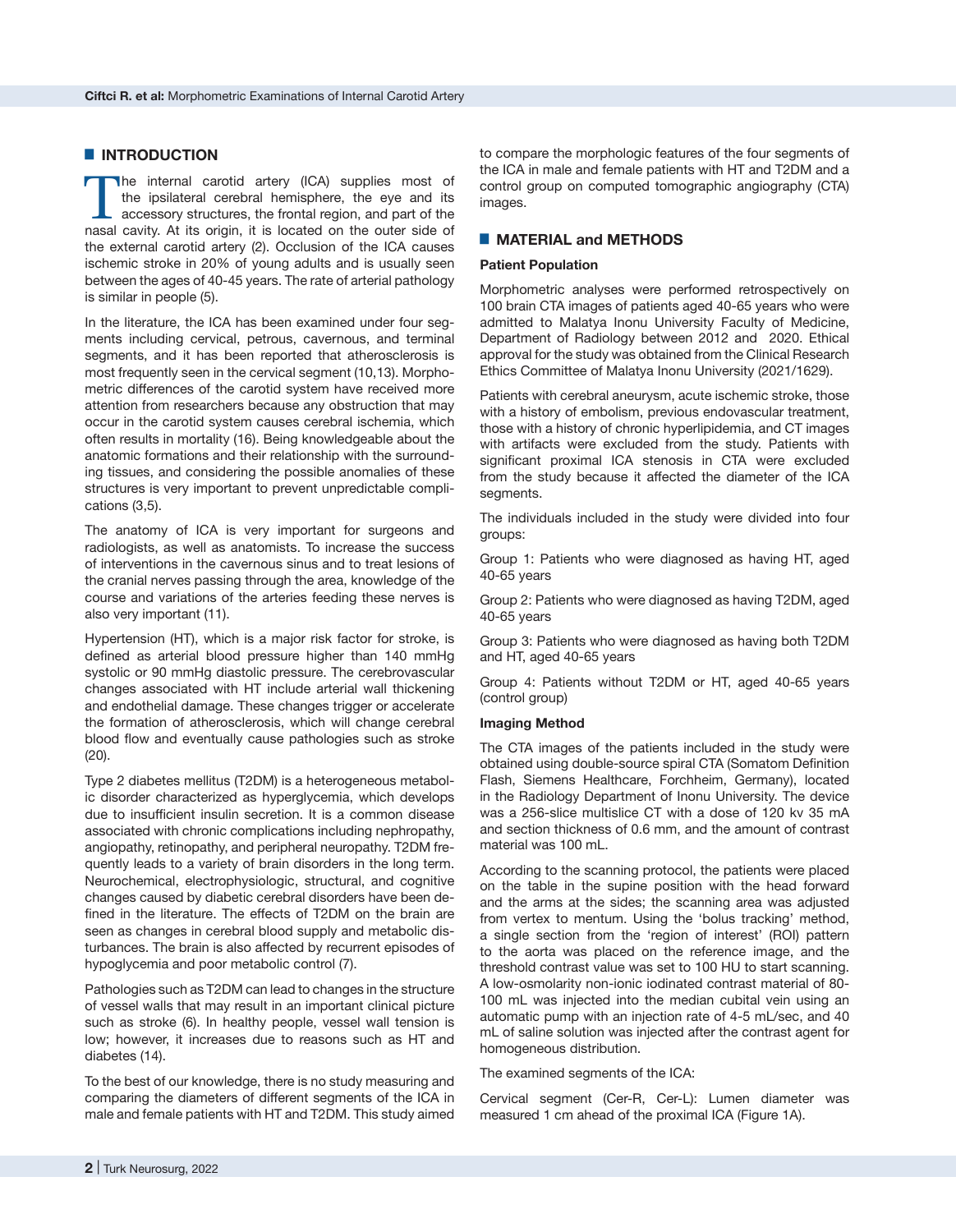Petrous segment (Pet-R, Pet-L): Lumen diameter was measured distal to the petrous segment of the ICA to avoid petrous bone artifacts (Figure 1B).

Cavernous segment (Cav-R, Cav-L): Lumen diameter was measured proximal to the cavernous segment of the ICA (Figure 1C).

Terminal segment (Term-R, Term-L): The ICA's a. cerebri anterior (ACA) and lumen diameter was measured from the distal segment without giving two terminal branches as the a. cerebri media (ACM) (9) (Figure 2).

## **Statistical Analysis**

The data are given as median, minimum (min), and maximum (max) values. Normality of distribution was examined using the Kolmogorov-Smirnov test and it was found that the data did not show normal distribution. The parameters of male and female patients were compared using the Mann-Whitney U test. Intergroup comparisons were performed using the Kruskal-Wallis H test. P-values of <0.05 were considered statistically significant. Statistical analyses were performed using the IBM SPSS Statistics 22.0 for Windows package program.

## █ **RESULTS**

Group 1 included 13 female patients with a median age of 60 years and 12 male patients with a median age of 61.5 years. The median (min-max) values of the variables of patients with HT and Mann-Whitney U analysis results are given in Table I. It was found that there were statistically significant differences between the male and female patients in group 1 in terms of Pet-R, Pet-L, Cav-R, Cav-L, Term-R, and Term-L parameters (p<0.05) (Table I).

Group 2 consisted of 10 female patients with a median age of 50 years and 15 male patients with a median age of 58 years. The median (min-max) values of the variables of patients with T2DM and Mann-Whitney U analysis results are given in Table 2. According to the results of the analysis, it was determined that there were no statistically significant differences between the male and female patients in group 2 in terms of the measured parameters (p>0.05) (Table II).

Group 3 consisted of 12 female patients with a median age of 62 years and 15 male patients with a median age of 63 years. The median (min-max) values of the measured parameters of patients with HT and T2DM and Mann-Whitney U analysis results are given in Table III. According to the results of the analysis, it was determined that there were statistically significant differences between the male and female patients in group 3 in terms of Cer-R, Cer-L, and Cav-L parameters (p>0.05) (Table III).

Group 4 consisted of 12 female patients with a median age of 50 years and 13 male patients with a median value of 50 years. The median (min-max) values of the measured parameters of patients in the control group and Mann-Whitney U analysis results are given in Table IV. According to the results, it was determined that there were significant differences between



**Figure 1:** Computerized tomography angiography (CTA) diameter measurement in the cervical (A), petrous (B) and cavernous (C) segments of the ICA after 3D vascular analysis on sagittal reformat images.



**Figure 2:** Computerized tomography angiography (CTA) diameter measurement in bilateral ICA terminal segment after vascular analysis on coronal reformat images.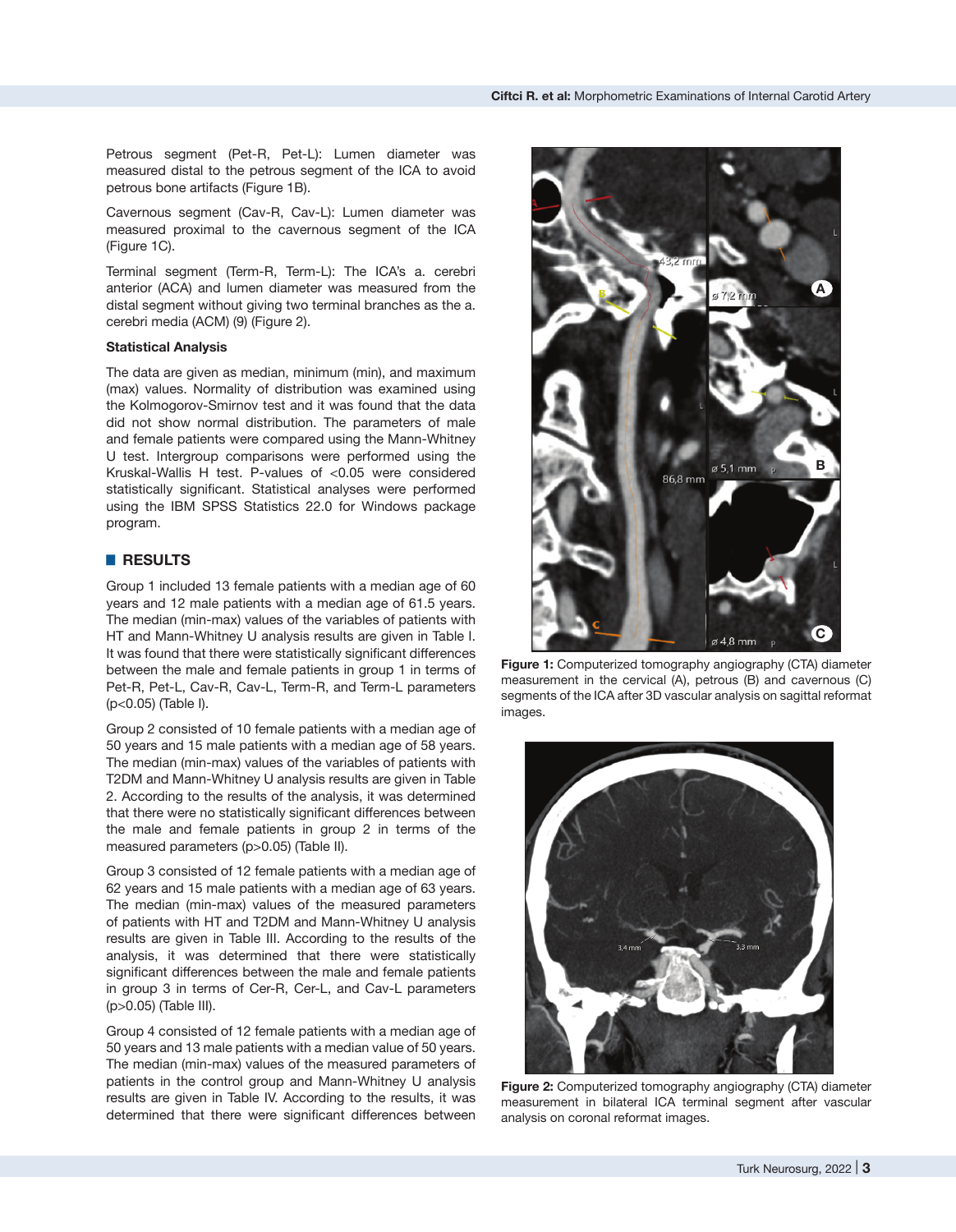| Group  | <b>Variable</b> | Female                  | <b>Male</b>             | p     |
|--------|-----------------|-------------------------|-------------------------|-------|
|        |                 | <b>Median (min-max)</b> | <b>Median (min-max)</b> |       |
|        | Age (years)     | 60 (24-65)              | 61.5 (59-65)            | 0.387 |
|        | Cer-R           | $6.3(5.2-8.1)$          | $6.7(6-8.5)$            | 0.190 |
|        | Cer-L           | $6.3(4.8-7.7)$          | $6.9(5.8-9.2)$          | 0.182 |
|        | Pet-R           | $3.8(3-4.9)$            | $4.2$ (3.5-4.5)         | 0.020 |
| Group1 | Pet-L           | $3.8(3.1-5.1)$          | $4.2$ (3.7-5.4)         | 0.026 |
|        | Cav-R           | $4.1 (2.7 - 5.5)$       | $4.5(3.8-5.5)$          | 0.033 |
|        | Cav-L           | $4.1(2.8-5.6)$          | $4.6(4-5.4)$            | 0.035 |
|        | Term-R          | $3(2.5-4)$              | $3.3(2.9-3.7)$          | 0.033 |
|        | Term-L          | $3(2.6-4.2)$            | $3.3(2.8-3.9)$          | 0.015 |

**Table I:** Median (min-max) Values of ICA Diameters of Male and Female Patients with HT and Analysis Results

*Cer-R: Right cervical segment, Cer-L: Left cervical segment, Pet-R: Right petrous segment, Pet-L: Left petrous segment, Cav-R: Right cavernous segment, Cav-L: Left cavernous segment, Term-R: Right terminal segment, Term-L: Left terminal segment.*

| Table II: Median (min-max) Values of ICA Diameters of Male and Female Patients with T2DM and Analysis Results |  |  |
|---------------------------------------------------------------------------------------------------------------|--|--|
|---------------------------------------------------------------------------------------------------------------|--|--|

|                   | Variable | <b>Female</b>    | <b>Male</b>             |       |
|-------------------|----------|------------------|-------------------------|-------|
| Group             |          | Median (min-max) | <b>Median (min-max)</b> | р     |
|                   | Age      | 50 (47-65)       | 58 (46-65)              | 0.271 |
|                   | $Cer-R$  | $6.3(4.5-8.2)$   | $7(5.7 - 7.5)$          | 0.181 |
|                   | Cer-L    | $7.1(5.1 - 7.7)$ | $6.9(5.5-8.8)$          | 0.995 |
| $\mathbf{\Omega}$ | Pet-R    | $3.9(3.1-4.5)$   | $4.1(3.8-4.6)$          | 0.208 |
| Group             | Pet-L    | $4(3.3-4.6)$     | $4.2(3.6-4.8)$          | 0.521 |
|                   | Cav-R    | $3.8(3.2-4.5)$   | $4.1(3.7-5)$            | 0.177 |
|                   | Cav-L    | $3.9(3-4.4)$     | $4.1(3.2-5.3)$          | 0.285 |
|                   | Term-R   | $3.1(2.7-3.3)$   | $3.2(2.8-3.5)$          | 0.288 |
|                   | Term-L   | $3(2.5-3.2)$     | $3.1 (2.6 - 3.7)$       | 0.092 |

**Table III:** Median (min-max) Values of ICA Diameters of Male and Female Patients with HT and T2DM and Analysis Results

|       | Variable | Female                  | <b>Male</b>             | p     |
|-------|----------|-------------------------|-------------------------|-------|
| Group |          | <b>Median (min-max)</b> | <b>Median (min-max)</b> |       |
|       | Age      | 62 (42-65)              | 63 (44-65)              | 0.717 |
|       | $Cer-R$  | $5.5(4.9-7)$            | $6.4(5.6-8.3)$          | 0.029 |
|       | Cer-L    | $5.6(4.7 - 7.3)$        | $6.3(5.2 - 7.8)$        | 0.029 |
| က     | Pet-R    | $4(3.2 - 4.7)$          | $4.3(3.5-5.1)$          | 0.095 |
| Group | Pet-L    | $4(3.2 - 4.8)$          | $4.4(3.8-5.2)$          | 0.091 |
|       | $Cav-R$  | $4.2$ (3.5-4.8)         | $4.5(3.3-6.1)$          | 0.126 |
|       | Cav-L    | $4.1(3.6-5.3)$          | $4.6(3.6-5.4)$          | 0.027 |
|       | Term-R   | $3(2.6-3.6)$            | $3.3(2.7-4)$            | 0.274 |
|       | Term-L   | $3.1(2.8-3.8)$          | $3.2(3-4)$              | 0.411 |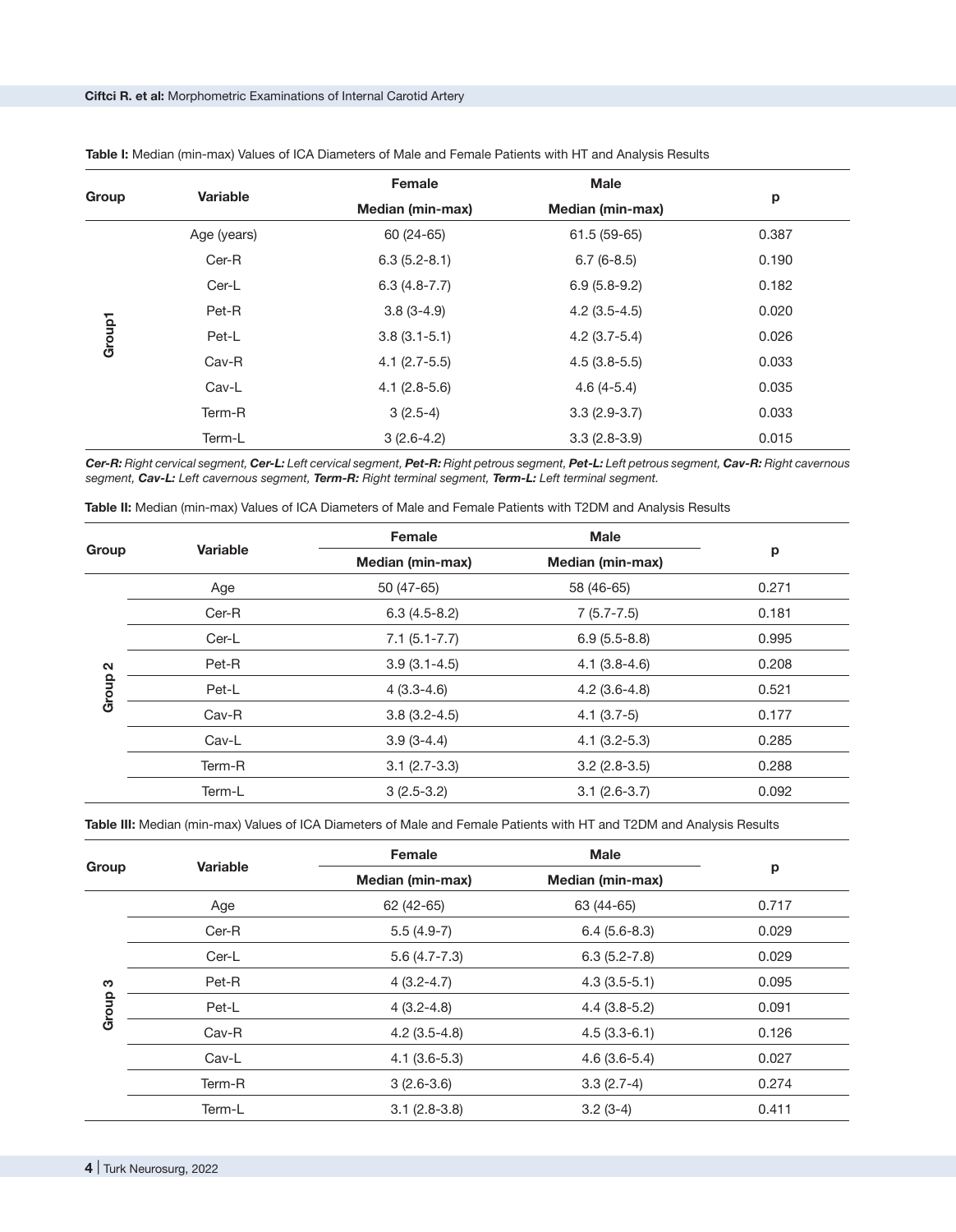|       |          | Female                  | <b>Male</b>      | p     |
|-------|----------|-------------------------|------------------|-------|
| Group | Variable | <b>Median (min-max)</b> | Median (min-max) |       |
|       | Age      | 55 (26-67)              | $50(26-67)$      | 0.978 |
|       | Cer-R    | $6.7(4.9-8)$            | $7(5-9)$         | 0.165 |
|       | Cer-L    | $6.7(4.8-9.1)$          | $7.3(6-8.5)$     | 0.036 |
| 4     | Pet-R    | $3.6(3.1-4.4)$          | $4(3.5-4.5)$     | 0.003 |
| Group | Pet-L    | $3.7(3.1-4.2)$          | $4(3.7-4.6)$     | 0.001 |
|       | Cav-R    | $3.9(3.4-5.5)$          | $4.5(4-5.4)$     | 0.002 |
|       | Cav-L    | $4.1(3.9-4.6)$          | $4.5(4.1-4.9)$   | 0.002 |
|       | Term-R   | $2.9(2.5-4)$            | $3.2(2.7-3.8)$   | 0.043 |
|       | Term-L   | $2.9(2.5-4.1)$          | $3.1(2.5-3.8)$   | 0.100 |

**Table IV:** Median (min-max) Values of ICA Diameters of Male and Female Patients in the Control Group and Analysis Results

**Table V:** The Comparison of the Parameters of All Male and Female Patients in Group 1, Group 2, Group 3, and Group 4

| <b>Variable</b> | <b>Female</b> | <b>Male</b> |
|-----------------|---------------|-------------|
| Age             | 0.618         | 0.090       |
| $Cer-R$         | 0.158         | 0.134       |
| Cer-L           | 0.210         | 0.111       |
| Pet-R           | 0.113         | 0.377       |
| Pet-L           | 0.145         | 0.503       |
| Cav-R           | 0.495         | 0.119       |
| Cav-L           | 0.745         | 0.062       |
| Term-R          | 0.482         | 0.420       |
| Term-L          | 0.200         | 0.084       |

the male and female patients in group 4 in terms of Cer-L, Pet-R, Pet-L, Cav-R, Cav-L, and Term-R parameters (p<0.05 for all) (Table IV).

The measured parameters of all female and male patients in the four groups were compared using the Kruskal-Wallis H test. According to the results, it was determined that there were no statistically significant differences between the measured parameters of the male and female patients in the groups (p>0.05) (Table V).

## █ **DISCUSSION**

The aim of this radio-anatomic study was to compare the diameter measurements taken from the four segments of the ICA in patients with T2DM and HT. When the measurements were compared according to the sexes, it was found that the differences between the diameters of Pet-R, Pet-L, Cav-R, Cav-L, Term-R, and Term-L in group 1, which consisted of patients with HT, Cer-R, Cer-L, and Cav-L group 3, which

comprised patients with HT and T2DM, and Cer-L, Pet-R, Pet-L, Cav-R, Cav-L, and Term-R in group 4, which constituted healthy individuals, were statistically significant (p<0.05 for all).

The morphology of the ICA has been investigated in cadaver studies since the 20<sup>th</sup> century and is still being investigated in angiographic studies (9,12). The number of studies conducted in the last two decades, aiming at more detailed examinations using newer imaging technologies such as Doppler, CTA, and MRI, show the interest in the anatomy of this artery (12,21). However, in these studies, it is seen that there is no consensus on the ROIs or measurement methods due to the differences in the technologies used (9,12,21).

CTA is a frequently used technology, which is a sensitive, specific, and highly accurate method for imaging both internal and external vascular structures. It is superior to carotid Doppler in distinguishing carotid occlusions from very highgrade occlusions (15,19).

In this study, considering the frequency of vascular pathology in the carotid system, we hypothesized that it would be beneficial to have an accurate and complete knowledge of the anatomy of this system. We measured and compared the diameters of four segments of the ICA in individuals with diseases known to cause vascular changes including HT and T2DM and healthy individuals. Baz et al. reported that they found significant differences between the sexes for almost all segments of the ICA and that the diameter of the ICA was smaller in both the cervical segment and the intracranial part of the female population included in the study (4). Similar findings were also reported by Gabrielsen and Greitz, who found a correlation between the dimensions of the ICA, sex, and skull width, and they reported that the differences might be due to height and craniometric parameters (9). In our study, it was determined that the diameter of all segments of ICA was lower in females compared with males in the four groups examined.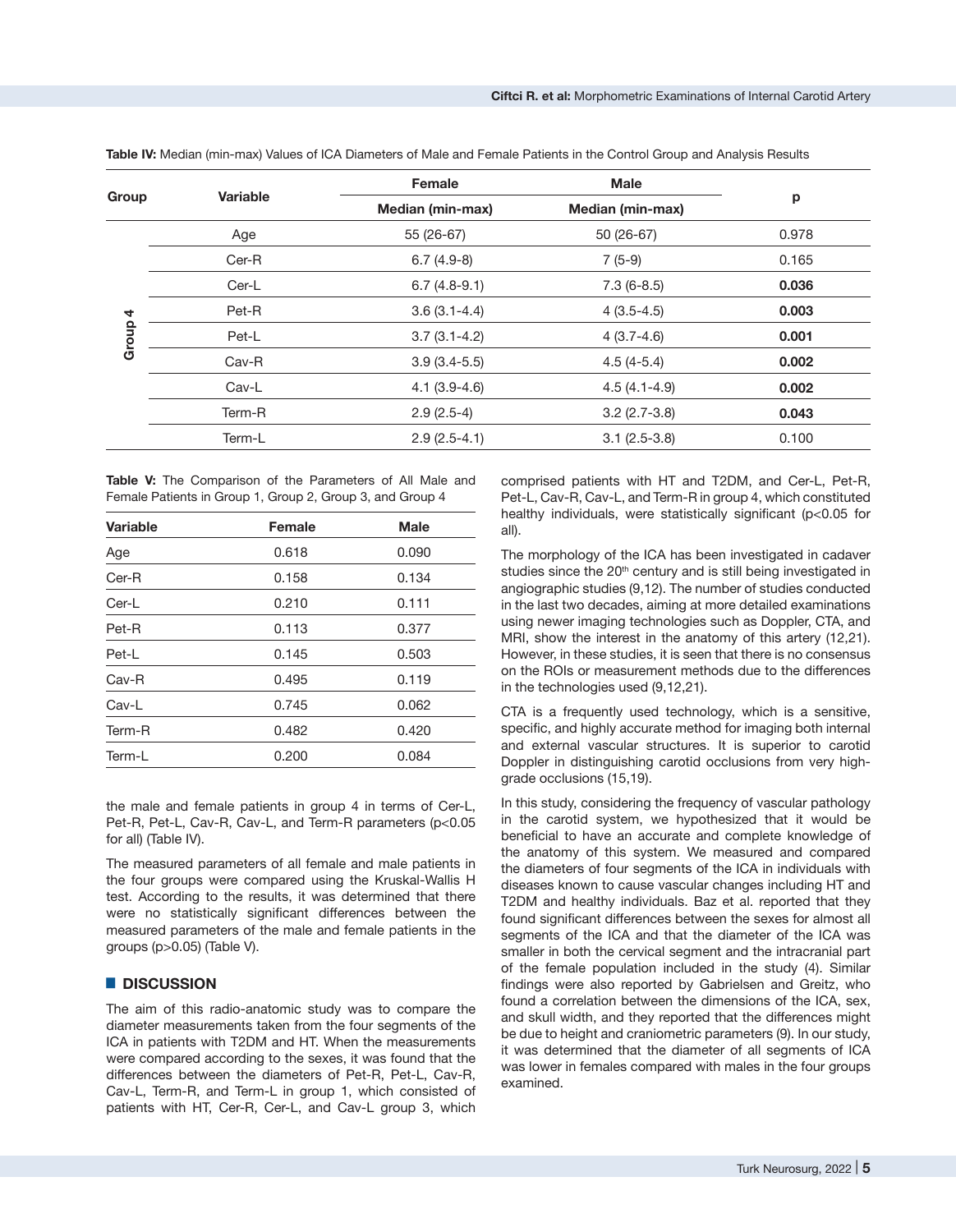Although HT is a common disease known to cause hypertrophic formation in cerebral vessels, we found no studies in the literature comparing the diameters of different segments of the ICA in hypertensive and normotensive individuals. The lack of studies to compare with our study was a limitation for the discussion section of our study. However, we hope our study will provide a basis for future studies in this field. In our study, we found that there were no statistically significant differences between the measured parameters of the patients with HT and the other groups.

T2DM is known to reduce the regenerative capacity and accelerate the degeneration of the vascular system (1). In the literature (17), although studies are investigating the morphology of the ICA in individuals with T2DM, we found no study that evaluated the diameter of the segments of the ICA. In the same study reported that combined effects of T2DM and HT were associated with cortical thinning and impaired cerebrovascular reactivity compared with HT alone in older adults. In our study, it was observed that the measured parameters of the patients with HT and T2DM in group 3 were lower compared with the other groups. We suggest that this difference may indicate that individuals with both HT and T2DM are more predisposed to cerebrovascular events such as atherosclerosis. It is thought that inadequate hypertensive control accompanying T2DM exacerbates macro and microvascular complications and worsens vascular and structural abnormalities (8,18).

## █ **CONCLUSION**

The dimensions of vascular structures are important in neurovascular procedures. The ICA is the main vascular structure for intracranial access in the treatment of aneurysms, cerebral hemorrhage, vascular malformation, cerebrovascular disease, and tumors. Knowing the variation of ICA diameters according to sexes and common chronic diseases such as HT and T2DM may help in determining the size of invasive devices such as catheters and stents. before starting the treatment of patients. Our study aimed to contribute to the literature at this point.

Morphometric studies related to ICA parameters focus on evaluating atherosclerosis, geometric variations, and the location and types of bifurcation using imaging modalities, but there is a lack of studies investigating the diameters of different segments of the ICA in patients with HT and T2DM. In our study, it was concluded that the parameters measured in different ICA segments did not differ statistically significantly between the male and female groups.

## █ **AUTHORSHIP CONTRIBUTION**

**Study conception and design:** RC

**Data collection:** RC

**Analysis and interpretation of results:** HEU, IOY

**Draft manuscript preparation:** RC, DS, ST

**Critical revision of the article:** RC, DS, SY, HEU, IOY

**Other (study supervision, fundings, materials, etc...):** IOY

All authors (RC, HEU, DS, ST, IOY) reviewed the results and approved the final version of the manuscript.

## █ **REFERENCES**

- 1. Akinyemi RO, Mukaetova-Ladinska EB, Attems J, Ihara M, Kalaria RN: Vascular risk factors and neurodegeneration in ageing related dementias: Alzheimer's disease and vascular dementia. Curr Alzheimer Res 10:642-653, 2013
- 2. Arinci K, Elhan A: Anatomi, 1 Cilt. Ankara: Güneş Tıp Kitabevleri 2, 2014:226-239
- 3. Aygenc E, Gur E, Oksuzler O, Ozdem C: İnternal Karotid Arter Anomalisi: Olgu Sunumu. KBB ve BBC Dergisi 14:72-74, 2006 (in Turkish)
- 4. Baz RA, Scheau C, Niscoveanu C, Bordei P: Morphometry of the entire internal carotid artery on CT angiography. Medicina 57(8):832, 2021
- 5. Bogousslavsky J, Regli F: Ischemic stroke in adults younger than 30 years of age: Cause and prognosis. Arch Neurol 44:479- 482, 1987
- 6. Chi Y, Lu ZN: Association between patency of the circle of Willis and diabetes mellitus in patients with cerebral ischaemic stroke. J Int Med Res 45(2):723-732, 2017
- 7. Chobanian AV: Vascular effects of systemic hypertension. Am J Cardiol 69(13):3-7, 1992
- 8. Deng D, Cheng FB, Zhang Y, Zhou HW, Feng Y, Feng JC: Morphologacil analysis of the vertebral and basilar arteries in the Chinese population provides greater diagnostic accuracy of vertebrobasilar dolichoectasia and reveals gender differences. Surg Radiol Anat 34(7):645-645, 2012
- 9. Gabrielsen TO, Greitz T: Normal size of the internal carotid, middle cerebral and anterior cerebral arteries. Acta Radiol Diagn 10:1-10, 1970
- 10. Gibo H, Lenkey C, Rhoton AL: Microsurgical anatomy of the supraclinoid portion of the internal carotid artery. J Neurosurg 55(4):560-574, 1981
- 11. Gupta T: An anatomical study of inter carotid distances in the sellar region with a surgical perspective. Braz J Morphol Sci 26(1):23-26, 2009
- 12. Markert MS, Della-Morte D, Cabral D, Roberts EL, Gardener H, Dong C,Wright CB, Elkind MS, Sacco RL, Rundek T: Ethnic differences in carotid artery diameter and stiffness: The Northern Manhattan Study. Atherosclerosis 219:827-832, 2011
- 13. Marzewski DJ, Furlan AJ, St Louis P, Little JR, Modic MT, Williams G: Intracranial internal carotid artery stenosis: Longterm prognosis. Stroke 13(6):821-824, 1982
- 14. Mellitus D: Diagnosis and classification of diabetes mellitus. Diabetes Care 29:43, 2006
- 15. Osborn AG: Diagnostic Cerebral Angiography. Philadelphia: Lippincott Williams&Wilkins 1999:462-465
- 16. Ovchinnikov NA, Rao RT, Rao SR: Unilateral congenital elongation of the cervical part of the internal carotid artery with kinking and looping: Two case reports and re-view of the literature. Head Face Med 3:25-29, 2007
- 17. Ring BA, Waddington MM: Intraluminal diameters of the intracranial arteries. Vasc Surg 1:137-151,1967